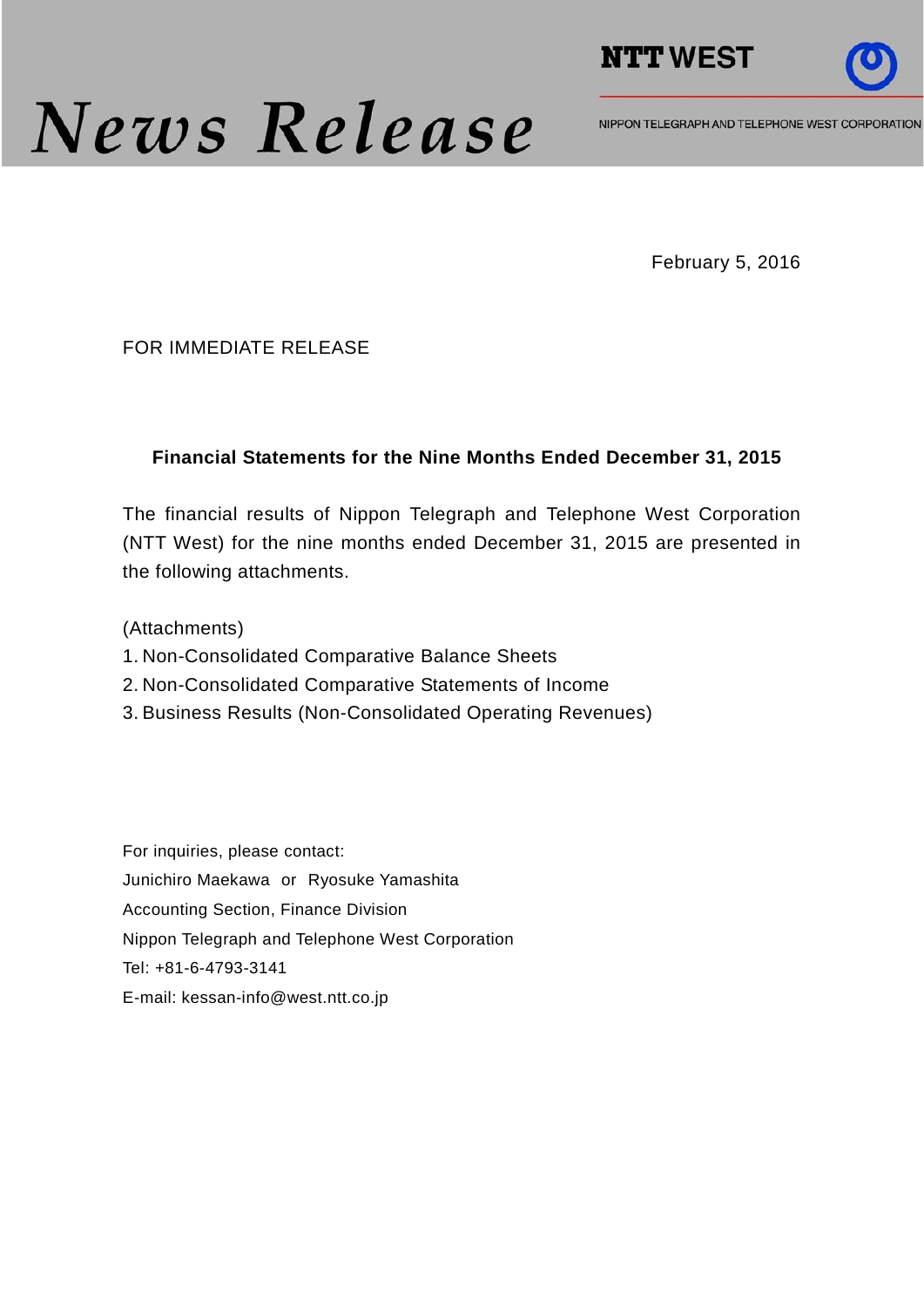# 1. Non-Consolidated Comparative Balance Sheets

## (Based on accounting principles generally accepted in Japan)

|                                                    |                |                   | (Millions of yen)      |
|----------------------------------------------------|----------------|-------------------|------------------------|
|                                                    | March 31, 2015 | December 31, 2015 | Increase<br>(Decrease) |
| <b>ASSETS</b>                                      |                |                   |                        |
| Fixed assets:                                      |                |                   |                        |
| Fixed assets - telecommunications businesses       |                |                   |                        |
| Property, plant and equipment                      |                |                   |                        |
| Machinery and equipment                            | 407,805        | 381,306           | (26, 498)              |
| Antenna facilities                                 | 6,061          | 5,830             | (231)                  |
| <b>Terminal equipment</b>                          | 17,786         | 17,335            | (450)                  |
| Local line facilities                              | 981,834        | 974,770           | (7,064)                |
| Long-distance line facilities                      | 2,201          | 2,084             | (117)                  |
| <b>Engineering facilities</b>                      | 541,617        | 530,670           | (10, 947)              |
| Submarine line facilities                          | 4,094          | 3,646             | (448)                  |
| <b>Buildings</b>                                   | 344,165        | 329,163           | (15,001)               |
| Construction in progress                           | 25,780         | 22,868            | (2,911)                |
| Other                                              | 219,817        | 218,651           | (1, 166)               |
| Total property, plant and equipment                | 2,551,165      | 2,486,327         | (64, 837)              |
| Intangible fixed assets                            | 68,950         | 66,497            | (2, 453)               |
| Total fixed assets - telecommunications businesses | 2,620,116      | 2,552,825         | (67, 290)              |
| Investments and other assets                       |                |                   |                        |
| Other investments and assets                       | 149,863        | 146,945           | (2,918)                |
| Allowance for doubtful accounts                    | (652)          | (644)             | 8                      |
| Total investments and other assets                 | 149,211        | 146,300           | (2,910)                |
| <b>Total fixed assets</b>                          | 2,769,327      | 2,699,126         | (70, 200)              |
| Current assets:                                    |                |                   |                        |
| Cash and bank deposits                             | 26,533         | 18,563            | (7,970)                |
| Notes receivable                                   | 6              | 6                 | (0)                    |
| Accounts receivable, trade                         | 198,729        | 193,401           | (5,327)                |
| <b>Supplies</b>                                    | 33,580         | 35,513            | 1,932                  |
| Other current assets                               | 185,077        | 136,602           | (48, 474)              |
| Allowance for doubtful accounts                    | (597)          | (534)             | 63                     |
| Total current assets                               | 443,329        | 383,553           | (59, 776)              |
| <b>TOTAL ASSETS</b>                                | 3,212,656      | 3,082,679         | (129, 977)             |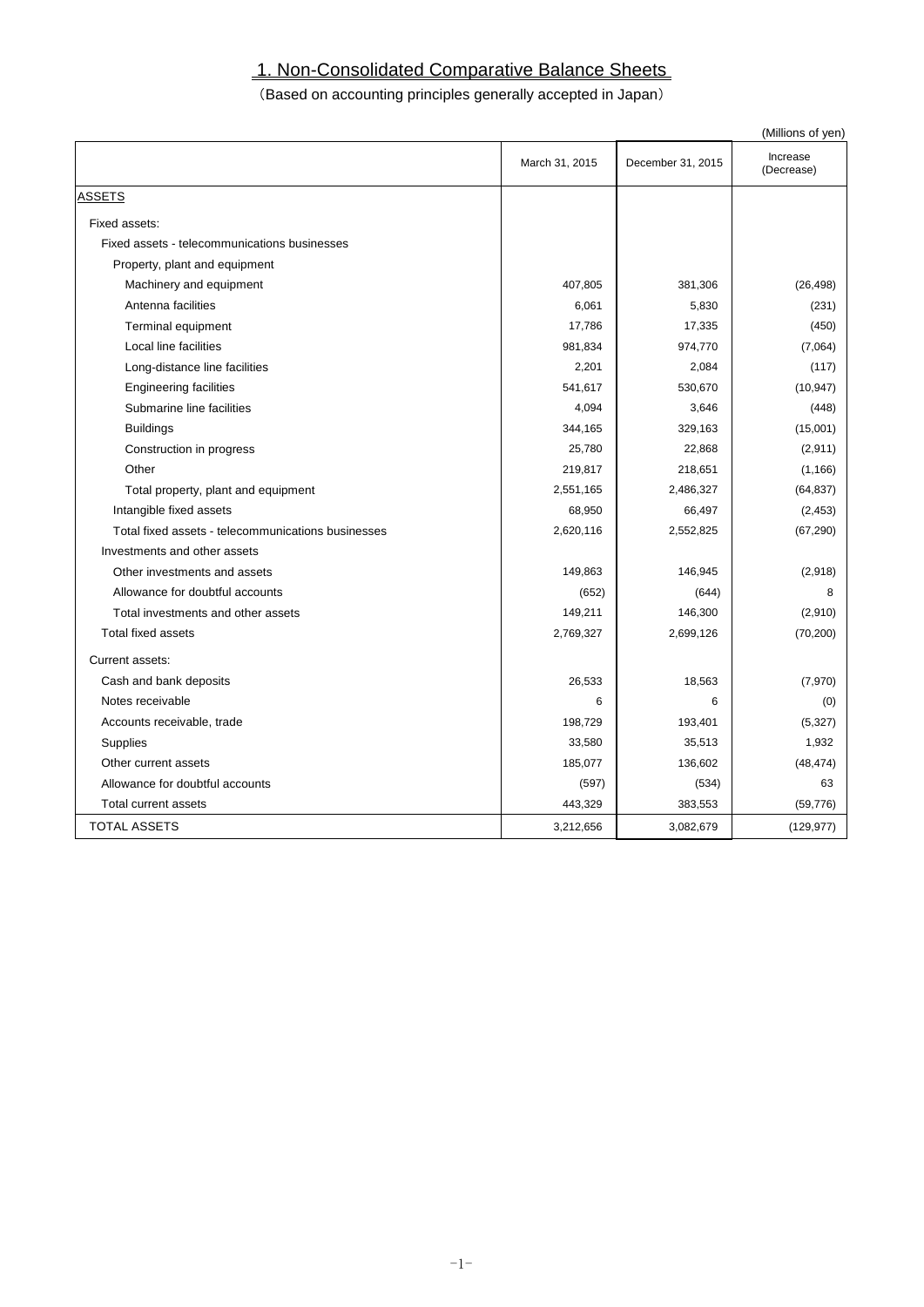|                                                                      |                |                   | (Millions of yen)      |
|----------------------------------------------------------------------|----------------|-------------------|------------------------|
|                                                                      | March 31, 2015 | December 31, 2015 | Increase<br>(Decrease) |
| LIABILITIES                                                          |                |                   |                        |
| Long-term liabilities:                                               |                |                   |                        |
| Long-term borrowings from parent company                             | 778,827        | 694,267           | (84, 560)              |
| Liability for employees' retirement benefits                         | 229,952        | 235,439           | 5,486                  |
| Reserve for point services                                           | 7,571          | 5,821             | (1,750)                |
| Reserve for unused telephone cards                                   | 9,160          | 8,421             | (738)                  |
| Allowance for environmental measures                                 | 10,794         | 10,794            |                        |
| Asset retirement obligations                                         | 345            | 349               | 3                      |
| Other long-term liabilities                                          | 6,392          | 5,872             | (519)                  |
| Total long-term liabilities                                          | 1,043,045      | 960,967           | (82,078)               |
| <b>Current liabilities:</b>                                          |                |                   |                        |
| Current portion of long-term borrowings from parent company          | 175,600        | 127,360           | (48, 240)              |
| Accounts payable, trade                                              | 74,063         | 42,785            | (31, 278)              |
| Short-term borrowings                                                | 75,000         | 119,414           | 44,414                 |
| Accrued taxes on income                                              | 1,082          | 5,611             | 4,529                  |
| Allowance for environmental measures                                 | 3,356          | 795               | (2, 561)               |
| Other current liabilities                                            | 341,782        | 296,147           | (45, 635)              |
| <b>Total current liabilities</b>                                     | 670,885        | 592,114           | (78, 771)              |
| <b>TOTAL LIABILITIES</b>                                             | 1,713,930      | 1,553,081         | (160, 849)             |
| <b>NET ASSETS</b>                                                    |                |                   |                        |
| Shareholders' equity:                                                |                |                   |                        |
| Common stock                                                         | 312,000        | 312,000           |                        |
| Capital surplus                                                      | 1,170,054      | 1,170,054         |                        |
| Earned surplus                                                       | 15,934         | 46,900            | 30,966                 |
| Total shareholders' equity                                           | 1,497,988      | 1,528,954         | 30,966                 |
| Unrealized gains (losses), translation adjustments, and others:      |                |                   |                        |
| Net unrealized gains (losses) on securities                          | 738            | 643               | (94)                   |
| Total unrealized gains (losses), translation adjustments, and others | 738            | 643               | (94)                   |
| TOTAL NET ASSETS                                                     | 1,498,726      | 1,529,598         | 30,872                 |
| TOTAL LIABILITIES AND NET ASSETS                                     | 3,212,656      | 3,082,679         | (129, 977)             |

Note: \*NTT West participates in a consolidated tax return system, which has been adopted by NTT (Holding Company) and its wholly-owned subsidiaries in Japan. However, except for a portion of the calculation of taxes, income taxes have not been calculated on a consolidated basis in the quarterly financial statements.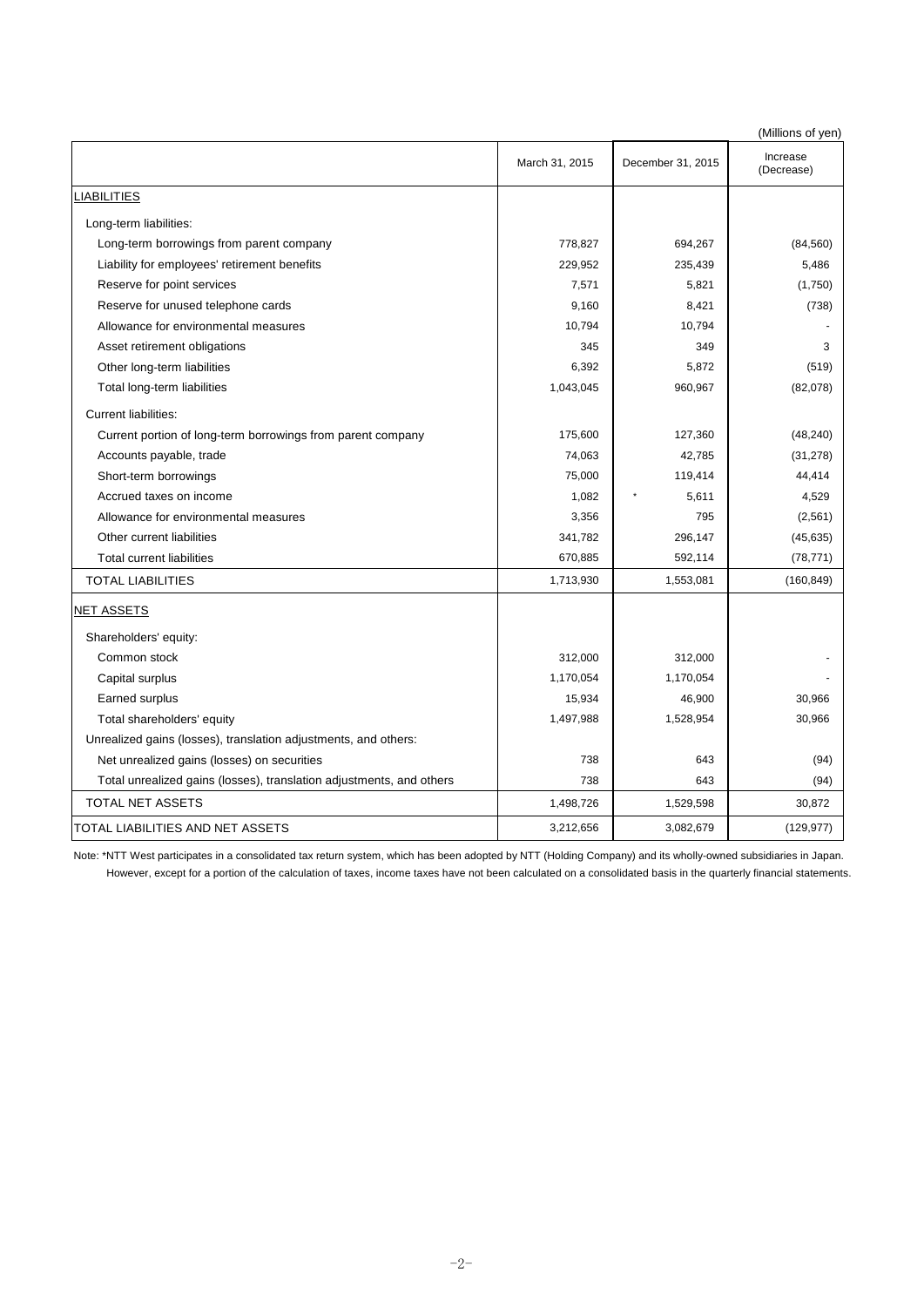## 2. Non-Consolidated Comparative Statements of Income

#### (Based on accounting principles generally accepted in Japan)

|                                                     |                                        |                                        |                        | (Millions of yen)            |
|-----------------------------------------------------|----------------------------------------|----------------------------------------|------------------------|------------------------------|
|                                                     | Nine months ended<br>December 31, 2014 | Nine months ended<br>December 31, 2015 | Increase<br>(Decrease) | Year ended<br>March 31, 2015 |
| Telecommunications businesses:                      |                                        |                                        |                        |                              |
| Operating revenues                                  | 1,062,975                              | 1,030,033                              | (32, 941)              | 1,415,321                    |
| Operating expenses                                  | 1,042,326                              | 971,660                                | (70, 666)              | 1,392,847                    |
| Operating income from telecommunications businesses | 20,648                                 | 58,373                                 | 37,725                 | 22,473                       |
| Supplementary businesses:                           |                                        |                                        |                        |                              |
| Operating revenues                                  | 100,443                                | 99,106                                 | (1, 336)               | 158,892                      |
| Operating expenses                                  | 90,124                                 | 89,682                                 | (442)                  | 145,692                      |
| Operating income from supplementary businesses      | 10,318                                 | 9,424                                  | (894)                  | 13,200                       |
| Operating income                                    | 30,967                                 | 67,797                                 | 36,830                 | 35,674                       |
| Non-operating revenues:                             |                                        |                                        |                        |                              |
| Interest income                                     | 3                                      | $\overline{2}$                         | (0)                    | 5                            |
| Dividends received                                  | 1,353                                  | 1,566                                  | 212                    | 1,355                        |
| Gains on sales of fixed assets                      | 2,355                                  | 880                                    | (1, 474)               | 2,531                        |
| Miscellaneous income                                | 1,475                                  | 1,553                                  | 78                     | 2,123                        |
| Total non-operating revenues                        | 5,188                                  | 4,004                                  | (1, 184)               | 6,015                        |
| Non-operating expenses:                             |                                        |                                        |                        |                              |
| Interest expenses                                   | 8,805                                  | 7,265                                  | (1,539)                | 11,461                       |
| Miscellaneous expenses                              | 464                                    | 1,618                                  | 1,154                  | 1,390                        |
| Total non-operating expenses                        | 9,269                                  | 8,884                                  | (385)                  | 12,851                       |
| Recurring profit                                    | 26,886                                 | 62,917                                 | 36,031                 | 28,838                       |
| <b>Special losses</b>                               | 7,972                                  |                                        | (7, 972)               | 7,972                        |
| Income before income taxes                          | 18,913                                 | 62,917                                 | 44,004                 | 20,865                       |
| Income taxes                                        | 2,275                                  | 16,950                                 | 14,674                 | 6,943                        |
| Net income                                          | 16,637                                 | 45,967                                 | 29,330                 | 13,921                       |

Note: \* NTT West participates in a consolidated tax return system, which has been adopted by NTT (Holding Company) and its wholly-owned subsidiaries in Japan. However, except for a portion of the calculation of taxes, income taxes have not been calculated on a consolidated basis in the quarterly financial statements.